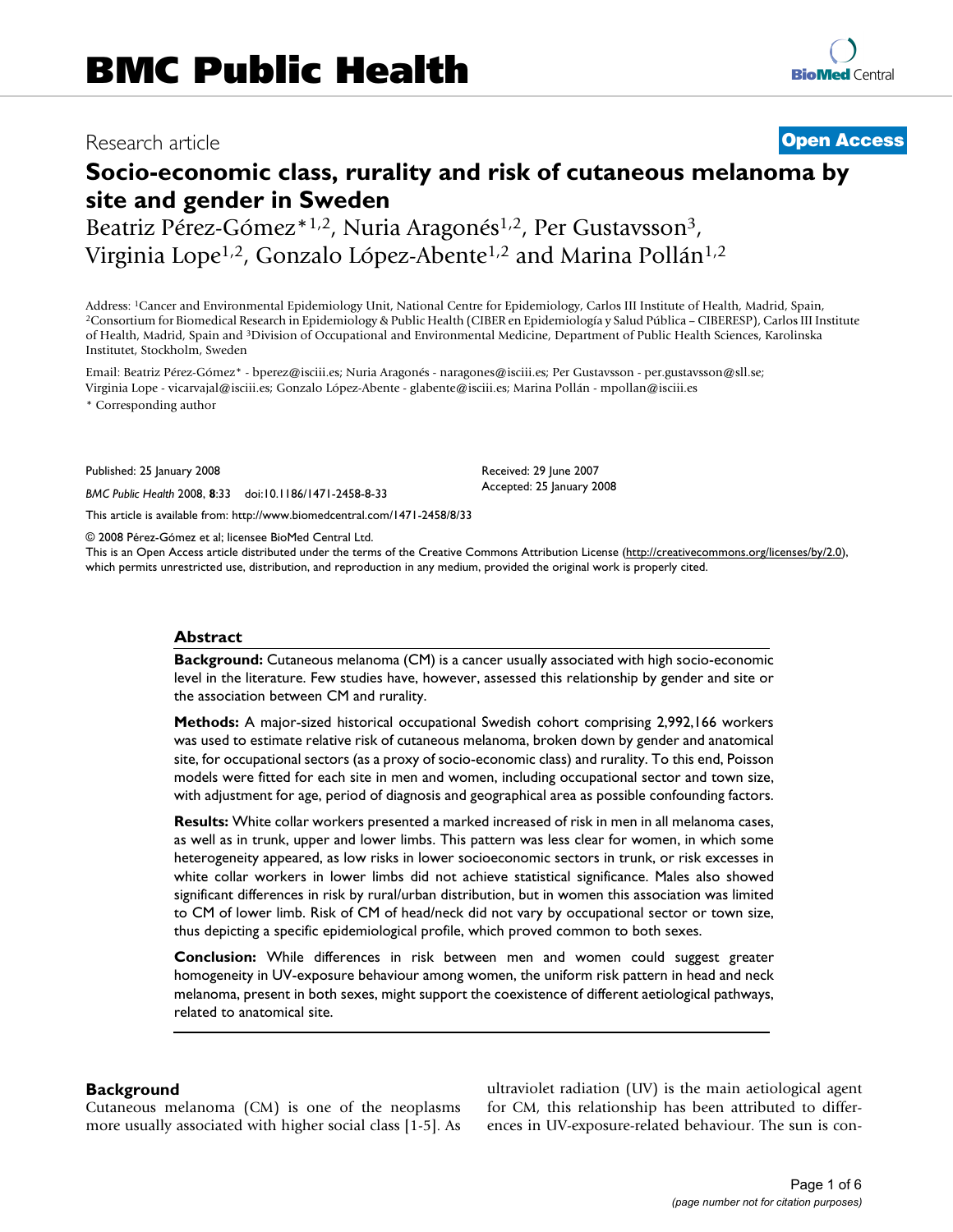sidered responsible for almost 65% of cases [6], mainly through intermittent exposure [7] during summer holidays, something that tends to be more usual among persons having a higher socio-economic class [2] and residing in larger towns [8]. Sun-bed use [9] has also been related to increased CM risk; and other lifestyle-related exposures in which social class might differ, such as occupation [10,11], tobacco or alcohol use [12], diet [13], or contraceptive use [14], have been studied as possible modifiers of melanoma risk, albeit with inconclusive results.

Nevertheless, most studies on socio-economic level and melanoma have mainly focused on men, and anatomical site has not usually been addressed [4,15]. Several authors have suggested the coexistence of different site-related biological pathways [16] that could possibly lead to melanoma. Hence, as reported [17-20], risk factors might conceivably differ by site, which would justify the interest in studying risk factors for each anatomical location separately.

Using a major-sized occupational Swedish historical cohort [21], comprising almost 3 million persons followed up from 1971 to 1989, we studied the relationship between occupational sector (a surrogate indicator of socio-economic class), rurality and melanoma incidence by site and sex, duly adjusted for age, period of diagnosis and latitude. The homogeneity of the population and the relatively low immigration rate across the study period served to reduce any possible confounding due to racial patterns.

# **Methods**

This historical cohort was made up of 1,890,497 Swedish men and 1,101,669 women employed at the time of the 1970 census, present in the 1960 census, alive and aged 25–64 years on 1 January 1971, and followed up until the end of 1989. Whereas two thirds of the female cohort members were full-time workers – 23% working 20–34 hours and 11% working under 20 hours per week – 97% of males were full-time workers – 2% working 20–34 hours and 0.9% working under 20 hours per week.

Information was drawn from the following two linked data sets [22]: 1) the Swedish Cancer Environment Register, with information on incident cases, used to compute specific rate numerators; and 2) a background population register comprising all individuals in the 1970 census, with information on occupation and residence in 1970, and, where applicable, date of death, used to calculate specific rate denominators. Melanoma was coded under rubric 190 of the International Classification of Diseases ( $7<sup>th</sup>$  revision), in which the fourth digit specifies body site. *In situ* melanomas were included. All head and neck

melanomas were analysed jointly. Cutaneous melanomas with multiple or unspecified sites respectively represented 0.7% and 10.6% of all registered melanomas in men, and 0.4% and 9.8% in women. These cases were not included in the site-specific analysis.

Occupational sectors were used as surrogate indicators of social class. In the Nordic Classification of Occupations, each occupation is represented by a three-digit number. The code represents occupations rather than industrial sectors, e.g., an engineer working in a steel factory is included in sector 0 – professional/technical workers – and not in sector VII or VIII, which together include all blue-collar workers in the same factory. The first digit refers to one of 10 major occupational sectors (0–9), with the following figures representing increasingly detailed levels of disaggregation in accordance with the specific job. Hence, this categorisation enables manual to be distinguished from non-manual occupations, which often require longer education and are associated with higher socio-economic status. The two production sectors (VII+VIII) were pooled and then joined with Sector V (Mining/quarrying), which had a very low number of cases. Rurality was measured by size of town of residence in 1970 (<2000, 2000–20,000, 20,001–100,000 and >100,000 inhabitants). The exact number of person-years that each subject contributed to the study was allocated to the corresponding cells of the variables of stratification, namely: occupational sector; county and rurality; five-year age-group; and 5-year calendar period. Age and period were time-dependent variables.

Log-linear Poisson models were fitted to estimate relative risks (RRs), assuming that the observed number of cases was distributed in each stratum as a Poisson variable, with person-years as offset. In a first step, a Poisson model for all cases of cutaneous melanoma, adjusted for sex, age, period, occupational sector and town size, was used to group Swedish counties into three, geographically meaningful areas, according to whether their RRs were under 0.85 (Northern Sweden), from 0.85 to 1.15 (Central Sweden), or over 1.15 (Southern Sweden); thus, this new variable could be considered as a surrogate for regular environmental sun exposure. Additional log-linear Poisson models were then fitted to estimate adjusted relative risks for each gender and anatomical site separately, with respect to occupational sector and town size, adjusted for geographical area, age group and period of diagnosis.

# **Results**

Across follow-up, a total of 6187 cases of cutaneous melanoma were observed among men, with trunk accounting for 51%, head/neck and upper limbs for 12% each, and lower limbs for an additional 11%. Among women, 3598 cases of cutaneous melanoma were diag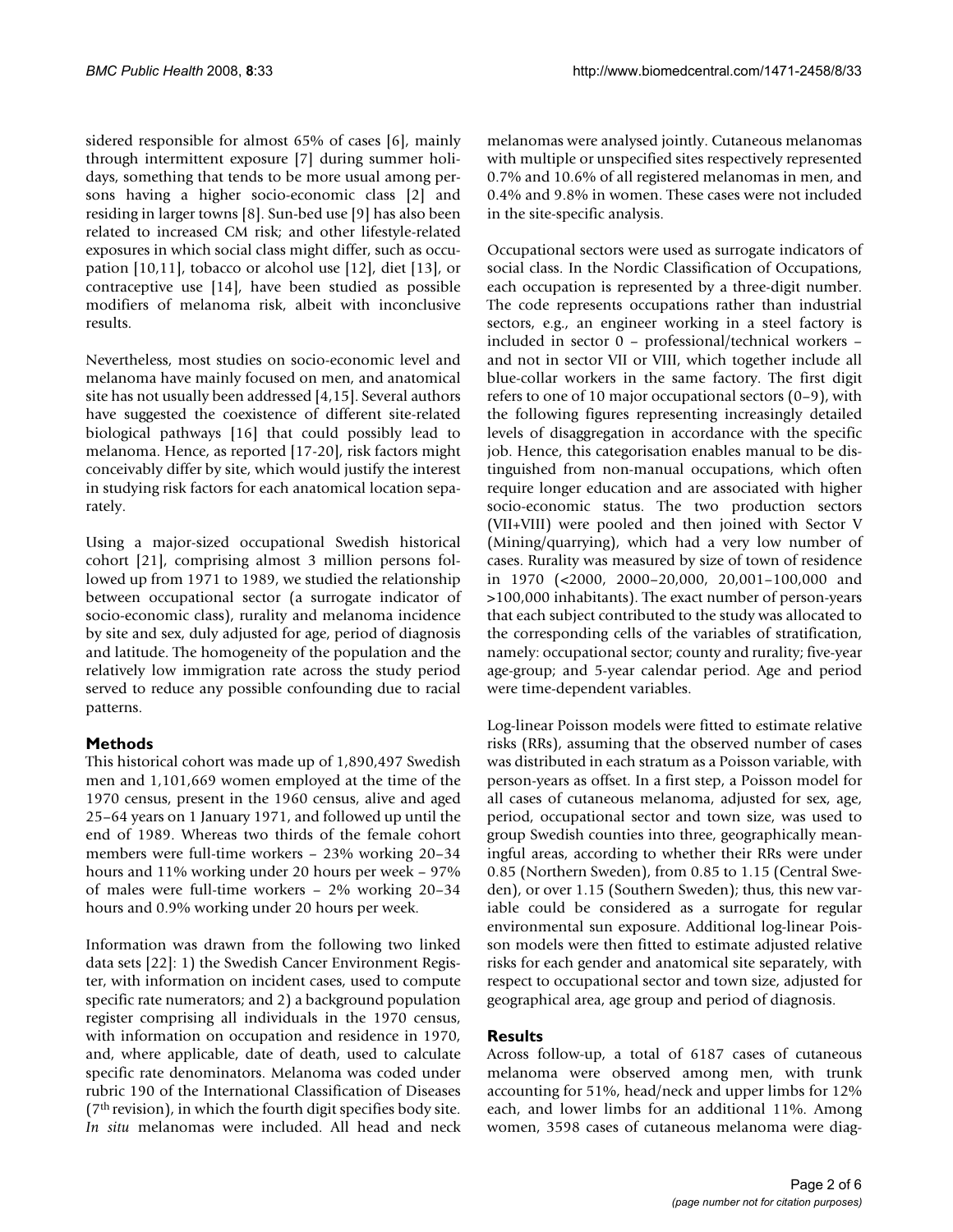nosed, with lower limbs being the most frequent location (38%), followed by trunk (23%), upper limbs (18%) and finally, head/neck (11%).

Table 1 summarises the main results. Overall, the RRs for different sectors depict a socio-economic dichotomy in men, with excess risk in sectors 0–III (white-collar workers) and lower risks in production sectors, agriculture and transport. Sector IX (Services and military work), which includes an heterogeneous group of occupations, such as civilian protective service workers – policemen, fire-fighters, ...-, members of the armed forces and building caretakers, presents an intermediate position. Sectors 0–III also show risk excesses in trunk, and a negative association with production/mining and agriculture, forestry and fishing works. Upper and lower limbs had a similar pattern, with the exception of sector III (sales work).

This socioeconomic dichotomy of risk was not as clear among women, in that only professionals (sector 0) and bookkeeping/clerical workers (sector II) displayed a higher risk of melanoma, with the lowest risks being observed for the production and services sectors. Most women within sector IX (Services) are kitchen maids, nursemaids, housekeeping service workers or cleaners, which can be considered low socioeconomic status jobs. Site analysis reflected this general pattern, but also showed a significant risk excess in administrative and managerial workers specifically limited to upper limbs melanomas, and in transport and communication works in lower limbs. Trunk did not present significant differences of risk in lower socioeconomic sectors.

However, the most noteworthy result in site analyses was that both sexes shared a certain uniformity of risk for head/neck melanoma, which did not vary by occupational sector.

Insofar as rural/urban distribution was concerned, significant differences were observed among men, with a small increase in risk in towns of 2,000–20,000 inhabitants, and higher RRs in larger towns, though this pattern mainly reflected the distribution observed in trunk melanoma. Among women, the rural/urban gradient was confirmed in legs only. Once again, the effect of town size seemed irrelevant for head/neck in both sexes.

### **Discussion**

One of the clearest results in our analysis is the specific risk pattern shared by both sexes for head/neck melanoma, in which the influence of socio-economic class and town-size is negligible. Interestingly, this is the only location with a similar proportion of cases in males and females. These results are coherent with regular unintentional sun exposure, and reinforce the previously suggested specificity of the epidemiological – and perhaps biological – profile of head/neck melanoma [23-27], with a higher percentage of lentigo malignant melanoma, an older age at diagnosis [25], and a higher proportion of cases with skin damage associated with chronic sun exposure [23].

In the other sites, our results confirm the well-known relationship between socio-economic class and melanoma risk in men [28], indicating that white-collar sectors registered a clear excess risk of melanoma in trunk, and upper and lower limbs. These results agree with those also reported for Sweden by Hemminki et al [29,30], which found that CM displayed one of the strongest, long-standing associations with higher educational levels across the sexes, an increased risk among professionals and a lower risk in agriculture, with differences being more intense in men versus women.

We also found a weaker association between melanoma and social class among women, where some heterogeneity also appeared. The risk excess found in transport and communication sector in lower limbs cannot probably be attributed to socioeconomic differences, and might be related with the higher incidence observed in specific occupations, such as motor-vehicle or tram drivers and telephone operators [11].

Occupation and residence in 1970 are assumed to be unchanged for the follow-up period of the subjects, as we have no individual information on changes vis-à-vis our cohort, something that could be regarded as a limitation of this study. However, this might be less significant in an analysis centred on occupational sectors rather than on risks posed by specific jobs. There are also ecological data showing that in Sweden the employment market was quite stable during the study period. According to Oyer et al [31], in 1974 over 92% of white-collar workers and over 88% of blue-collar workers in private firms had been employed for at least three years in the firm for which they were then working; job change became less common in Sweden from 1974 to 1982 and then became dramatically more common by 1990. The stability seems to have been more relevant in white-collar workers. Lazear et al [32] reported that in the 1971 Swedish workers cohort, about half of all white-collar workers remained in the same occupation over the 20-year period, suggesting a strong attachment to occupations for most of these, and that no gender-related differences were in evidence. In contrast, from 1974 to 1982 the number of blue-collar workers decreased because these workers moved over to the whitecollar sector, part-time work or the public sector [31]. Average white-collar wages dropped by 8.5%, while bluecollar wages dropped by only 3.4%, thereby reducing the gap between blue- and white-collar wage levels. The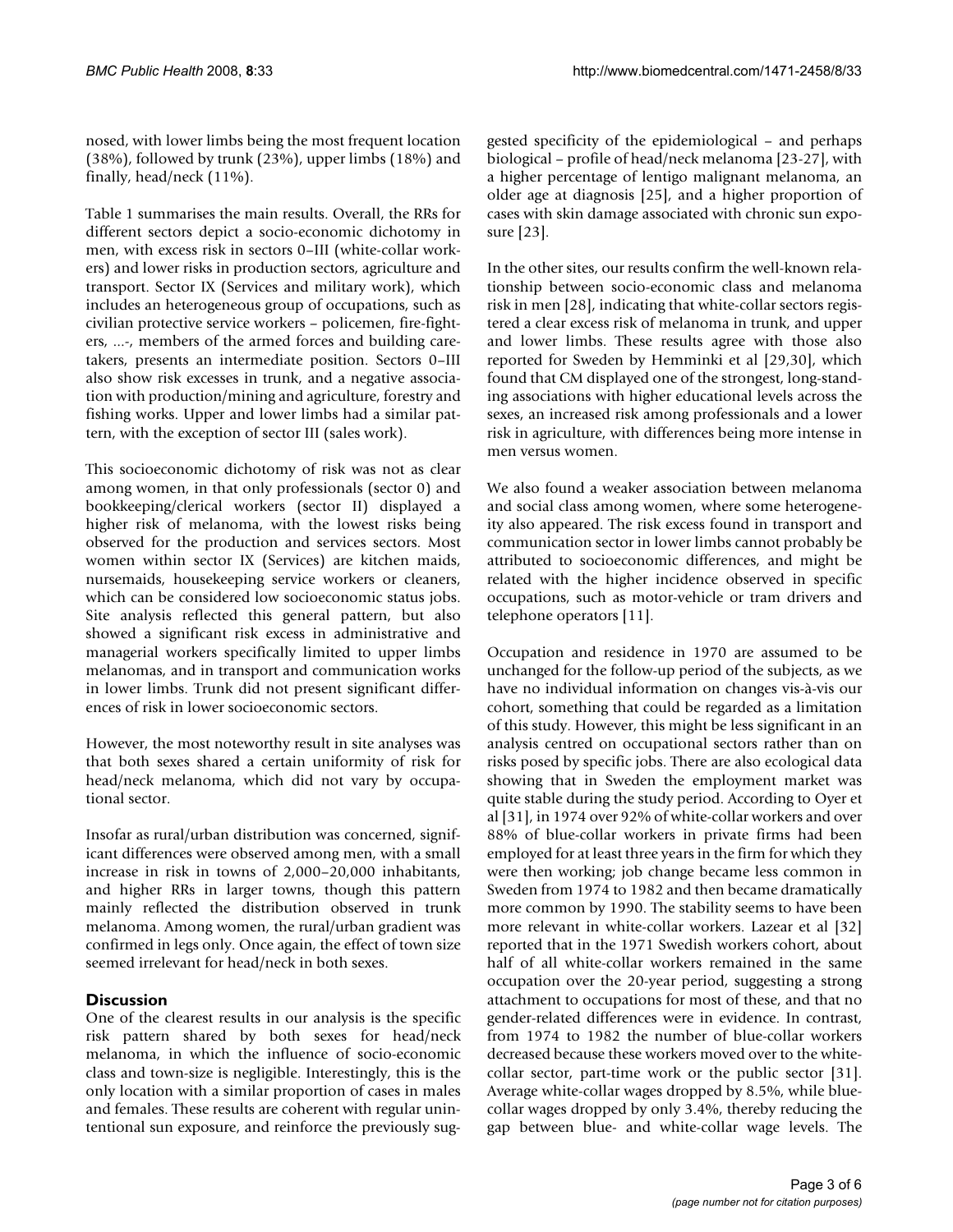|                                    |          | All cases |           |               | Head and neck |           |               | Trunk |           |                 | <b>Upper limbs</b> |           |               | Lower limbs     |           |               |
|------------------------------------|----------|-----------|-----------|---------------|---------------|-----------|---------------|-------|-----------|-----------------|--------------------|-----------|---------------|-----------------|-----------|---------------|
|                                    |          |           |           |               |               |           |               |       |           |                 |                    |           |               |                 |           |               |
| Occupational sector**              | Py.      | C         | <b>RR</b> | 95% CI        | C             | <b>RR</b> | 95% CI        | C     | <b>RR</b> | 95% CI          | C                  | <b>RR</b> | 95% CI        | C               | <b>RR</b> | 95% CI        |
| Men                                |          |           |           |               |               |           |               |       |           |                 |                    |           |               |                 |           |               |
| 0 Professional/<br>technical work. | 6207331  | 1403      | 1.16      | $1.10 - 1.23$ | 142           | 1.09      | $0.91 - 1.29$ | 720   | 1.16      | $1.08 - 1.26$   | 189                | 1.22      | $1.05 - 1.42$ | 164             | 1.12      | $0.95 - 1.31$ |
| I Admin/managerial<br>work.        | 1130346  | 333       | 1.27      | $1.15 - 1.41$ | 31            | 1.02      | $0.74 - 1.40$ | 166   | 1.23      | $1.07 - 1.42$   | 47                 | 1.41      | $1.09 - 1.84$ | 43              | 1.44      | $1.09 - 1.89$ |
| II Bookkeeping &<br>clerical work. | 1490061  | 35 I      | 1.14      | $1.03 - 1.25$ | 34            | 0.96      | $0.71 - 1.31$ | 188   | 1.19      | 1.05<br>$-1.36$ | 46                 | 1.17      | $0.89 - 1.52$ | 45              | 1.22      | $0.93 - 1.60$ |
| III Sales work.                    | 2542799  | 576       | 1.10      | $1.02 - 1.19$ | 67            | 1.14      | $0.91 - 1.43$ | 311   | 1.16      | $1.04 - 1.29$   | 72                 | 1.07      | $0.86 - 1.34$ | 64              | 1.03      | $0.82 - 1.29$ |
| IV Agric./forestry/<br>fishing     | 3303350  | 504       | 0.77      | $0.70 - 0.85$ | 98            | 0.99      | $0.79 - 1.24$ | 217   | 0.67      | $0.59 - 0.77$   | 64                 | 0.79      | $0.61 - 1.02$ | 48              | 0.73      | $0.55 - 0.98$ |
| VI Transport &<br>communic.        | 2849849  | 488       | 0.88      | $0.81 - 0.95$ | 54            | 0.85      | $0.66 - 1.09$ | 275   | 0.97      | $0.86 - 1.08$   | 57                 | 0.80      | $0.63 - 1.02$ | 52              | 0.79      | $0.62 - 1.02$ |
| V-VII-VIII<br>Production/mining    | 14135070 | 2167      | 0.78      | $0.74 - 0.82$ | 309           | 0.90      | $0.79 - 1.03$ | 1107  | 0.79      | $0.74 - 0.84$   | 255                | 0.71      | $0.62 - 0.82$ | 231             | 0.71      | $0.61 - 0.82$ |
| IX Services &<br>military work.    | 1700362  | 365       | 1.02      | $0.93 - 1.12$ | 46            | 1.08      | $0.83 - 1.42$ | 180   | 0.99      | $0.87 - 1.13$   | 47                 | 1.03      | $0.79 - 1.34$ | 51              | 1.21      | $0.94 - 1.56$ |
| Women                              |          |           |           |               |               |           |               |       |           |                 |                    |           |               |                 |           |               |
| 0 Professional/<br>technical work. | 4774089  | 858       | 1.10      | $1.02 - 1.19$ | 68            | 0.86      | $0.66 - 1.11$ | 221   | 1.27      | $1.06 - 1.52$   | 156                | 1.12      | $0.94 - 1.34$ | 328             | 1.11      | $0.97 - 1.26$ |
| I Admin/managerial<br>work.        | 211219   | 39        | 1.03      | $0.78 - 1.36$ | 4             | 0.92      | $0.39 - 2.20$ | 5     | 0.63      | $0.29 - 1.36$   | 4                  | 2.02      | $1.26 - 3.23$ | $\overline{14}$ | 0.98      | $0.62 - 1.56$ |
| II Bookkeeping &<br>clerical work. | 4333725  | 799       | 1.12      | $1.03 - 1.22$ | 58            | 0.83      | $0.63 - 1.10$ | 197   | 1.23      | $1.02 - 1.48$   | 154                | 1.22      | $1.02 - 1.47$ | 309             | 1.13      | $0.98 - 1.29$ |
| III Sales work.                    | 2589201  | 467       | 1.00      | $0.91 - 1.10$ | 50            | 0.90      | $0.67 - 1.20$ | 108   | 1.11      | $0.90 - 1.37$   | 84                 | 0.97      | $0.78 - 1.20$ | 8               | 1.03      | $0.88 - 1.20$ |
| IV Agric./forestry/<br>fishing     | 968652   | 173       | 0.98      | $0.84 - 1.15$ | 33            | 1.32      | $0.90 - 1.94$ | 40    | 1.19      | $0.86 - 1.65$   | 33                 | 0.89      | $0.63 - 1.25$ | 53              | 0.86      | $0.66 - 1.13$ |
| VI Transport &<br>communic.        | 7404688  | 142       | 1.12      | $0.96 - 1.31$ | 18            | 1.37      | $0.89 - 2.11$ | 26    | 0.94      | $0.65 - 1.34$   | 18                 | 0.79      | $0.52 - 1.19$ | 66              | 1.37      | $1.09 - 1.72$ |
| V-VII-VIII<br>Production/mining    | 2345706  | 381       | 0.86      | $0.77 - 0.95$ | 52            | 0.94      | $0.71 - 1.26$ | 89    | 0.99      | $0.79 - 1.24$   | 57                 | 0.68      | $0.53 - 0.88$ | 137             | 0.83      | $0.70 - 0.98$ |
| IX Services &<br>military work.    | 4845690  | 739       | 0.84      | $0.77 - 0.91$ | 116           | 0.99      | $0.79 - 1.24$ | 146   | 0.83      | $0.68 - 1.01$   | 132                | 0.79      | $0.65 - 0.95$ | 265             | 0.82      | $0.71 - 0.94$ |
| Town size (pop.)                   |          |           |           |               |               |           |               |       |           |                 |                    |           |               |                 |           |               |
| Men                                |          |           |           |               |               |           |               |       |           |                 |                    |           |               |                 |           |               |
| <b>Under 2.000</b><br>inhabitants* | 9949869  | 1463      | 1.00      |               | 243           | 1.00      |               | 709   | 1.00      |                 | 177                | 1.00      |               | 140             | 1.00      |               |
| 2,000-20,000                       | 8178533  | 1415      | 1.17      | $1.08 - 1.27$ | 164           | 0.96      | $0.77 - 1.19$ | 724   | 1.17      | $1.05 - 1.31$   | 187                | 1.27      | $1.02 - 1.59$ | 173             | 1.43      | $1.13 - 1.82$ |
| 20.001-100.000                     | 8382606  | 1698      | 1.37      | $1.26 - 1.48$ | 199           | 1.14      | $0.93 - 1.41$ | 869   | 1.38      | $1.24 - 1.53$   | 214                | 1.41      | $1.13 - 1.76$ | 201             | 1.61      | $1.27 - 2.04$ |
| Over 100,000                       | 6848160  | 1611      | 1.31      | $1.21 - 1.42$ | 175           | 1.02      | $0.82 - 1.28$ | 862   | 1.34      | $1.20 - 1.50$   | 199                | 1.31      | $1.04 - 1.65$ | 184             | 1.53      | $1.20 - 1.96$ |
| Women                              |          |           |           |               |               |           |               |       |           |                 |                    |           |               |                 |           |               |
| <b>Under 2.000</b><br>inhabitants* | 4442561  | 707       | 1.00      |               | 97            | 1.00      |               | 160   | 1.00      |                 | 138                | 1.00      |               | 242             | 1.00      |               |
| 2,000-20,000                       | 4995511  | 832       | 1.08      | $0.97 - 1.20$ | 95            | 1.09      | $0.80 - 1.49$ | 198   | 1.11      | $0.89 - 1.39$   | 145                | 0.95      | $0.74 - 1.22$ | 309             | 1.13      | $0.94 - 1.35$ |
| 20,001-100,000                     | 5850561  | 1010      | 1.14      | $1.03 - 1.27$ | 109           | 1.07      | $0.79 - 1.45$ | 235   | 1.16      | $0.93 - 1.44$   | 168                | 0.95      | $0.75 - 1.22$ | 381             | 1.24      | $1.04 - 1.47$ |
| Over 100,000                       | 5520117  | 1049      | 1.07      | $0.96 - 1.19$ | 98            | 0.80      | $0.58 - 1.10$ | 239   | 1.13      | $0.90 - 1.42$   | 197                | 0.98      | $0.77 - 1.26$ | 421             | 1.23      | $1.03 - 1.46$ |

**Table 1: Relative Risk of cutaneous melanoma by occupational sector and rurality in a Swedish cohort.**

RR: Relative risk Py: person-year CI: Confidence interval C: Cases

Models included both town size and occupational sector. All risks were also adjusted for age, period of diagnosis and geographical distribution

\* Reference category \*\* Reference: average rate for all sectors

above-mentioned trend mainly reduced socio-economic differences among the groups during our follow-up period, yet even with this increased homogenisation there was an association between melanoma and occupational sector.

The significant correlation reported in Sweden between high travelling frequency to sunny countries and higher social classes [2] or high education [33] might explain the gradation observed, as the increased risk present in normally covered anatomical locations among white-collar workers, particularly in office jobs [2,34], has been attributed to intermittent leisure-time sun exposure [35]. However, the lack of direct personal data on sun-exposure patterns, which constitutes the main limitation in this analysis, prevents us from identifying whether any other factor associated with social class, apart from UV exposure, might also account for the association observed.

The different distribution of risk by gender could reflect a different labour structure: over 50% of women versus 1/3 of men belong to sectors 0–III, and low-income female jobs are in all likelihood included under sales/clerical work, whereas the worst-paid men work in production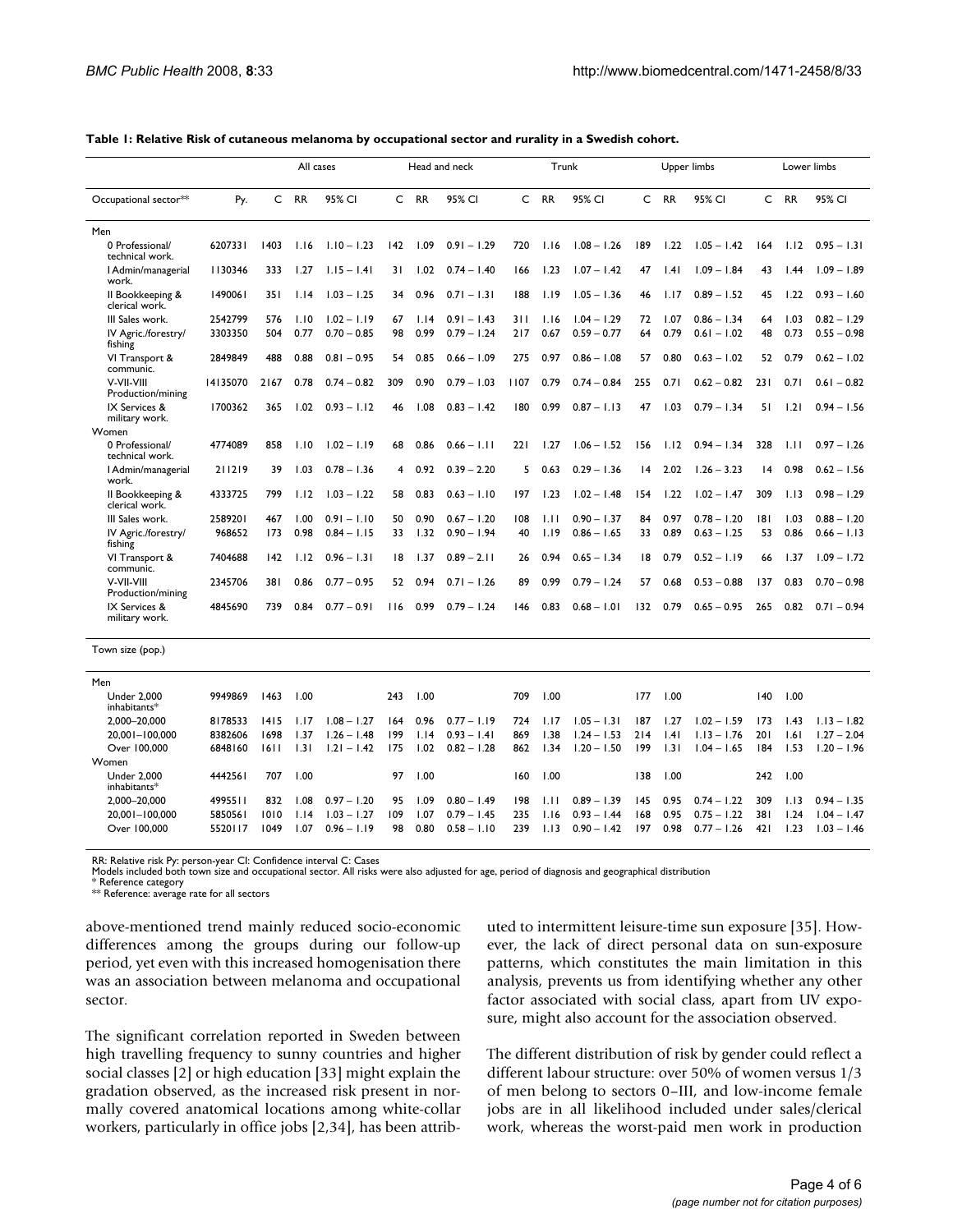sectors. Thus, job category might be less accurate for estimating socio-economic level in women than it is in men. Indeed, other authors [1] have preferred husbands' occupations for measuring female social class. However, this approach is losing validity [36], given the increased participation of women in the workforce – close on 50% in Sweden in the 1970s [37] – as well as the rise in femaleheaded households.

An alternative explanation of these results could be a greater uniformity of risk among females. Tanning habits such as outdoor sunbathing [38] or sun-bed use [39] are widespread among the entire female Swedish population, much more so than they are among men. It should be also noted that our cohort solely included employed persons. Whilst this restriction enabled us to use individual occupation as a surrogate measure for socio-economic class for both sexes, it also implied that the cohort had a higher proportion of men, since only half of the female population in the selected age-groups was occupied, in contrast with Swedish men, who were active in almost all cases [37]. Within their respective populations, working females, who differ from home workers in many lifestylerelated factors [40], could constitute a more homogeneous subgroup than do working men.

The different melanoma risk patterns by town size for males and females, something that cannot be attributed to occupational misclassification, might also support this possibility. Although the association between melanoma and rurality has not been studied in great detail, lower risks are generally found in small towns [41], which may probably reflect behavioural differences [33]. Insofar as town size is concerned, in Sweden the propensity to migrate decreased slightly during our follow-up period [42]: in all, from 1971 to 1996 the number of people migrating across municipal borders decreased from 5.1% to 4.5% of the population. Migration led to dispersion of the population in the 1970s. Thereafter, the larger urban areas had a net inward-migration in the first half of the 1980s but this was followed by a net outward-migration in the latter half of the decade.

Again, town size in Sweden has been shown to be related to frequency of foreign travel, estimated on the basis of passport use [8]. Aase et al [43] also described higher incidences in Norwegian towns of over 10,000 inhabitants, in spite of a certain tendency towards convergence over time. A similar result was likewise found among both sexes in The Netherlands [44]. It should be noted that other authors have not observed a clear relationship between melanoma and town size [45].

Nowadays, low-cost airlines and all-inclusive package holidays have made trips to sunny destinations affordable for many persons. Sunbed use has also become more common. This increasingly generalised UV exposure may perhaps lead to a more uniform distribution of risk by social class or town size in the future. Moreover, the association with social class may even be reversed, should sunprotective behaviour become the norm among higher social strata, much in the same way as has happened with tobacco use.

## **Conclusion**

The size of our cohort and the large number of cases registered rendered it possible for us to study and compare melanoma incidence patterns by socio-economic class and rurality between the sexes and among sites, simultaneously. While differences in risk between men and women could suggest greater homogeneity in UV-exposure behaviour among women, the uniform risk pattern in head and neck melanoma present in both sexes might support the coexistence of different aetiological pathways, related to anatomical site. Our results serve as a reminder that site and gender should always be considered in cutaneous melanoma research.

### **Competing interests**

The author(s) declare that they have no competing interests.

### **Authors' contributions**

BP, PG & MP conceived the study, GL, VL, NA & BP performed the statistical analyses and BP drafted the manuscript. All authors have read and approved the final manuscript.

#### **Acknowledgements**

The authors wish to thank: Michael Benedict for his help with the English; and M.J. Sánchez del Corral and P. Lozano for their assistance with the bibliographic material.

#### **References**

- 1. Lee JA, Strickland D: **[Malignant melanoma: social status and](http://www.ncbi.nlm.nih.gov/entrez/query.fcgi?cmd=Retrieve&db=PubMed&dopt=Abstract&list_uids=7426301) [outdoor work.](http://www.ncbi.nlm.nih.gov/entrez/query.fcgi?cmd=Retrieve&db=PubMed&dopt=Abstract&list_uids=7426301)** *Br J Cancer* 1980, **41:**757-763.
- 2. Vagero D: **[Melanoma and other tumours of the skin among](http://www.ncbi.nlm.nih.gov/entrez/query.fcgi?cmd=Retrieve&db=PubMed&dopt=Abstract&list_uids=3707844) [office, other indoor and outdoor workers in Sweden](http://www.ncbi.nlm.nih.gov/entrez/query.fcgi?cmd=Retrieve&db=PubMed&dopt=Abstract&list_uids=3707844) [1961–1979.](http://www.ncbi.nlm.nih.gov/entrez/query.fcgi?cmd=Retrieve&db=PubMed&dopt=Abstract&list_uids=3707844)** *Br J Cancer* 1986, **53:**507-512.
- 3. Bouchardy C, Schuler G, Minder C, Hotz P, Bousquet A, Levi F, Fisch T, Torhorst J, Raymond L: **[Cancer risk by occupation and socio](http://www.ncbi.nlm.nih.gov/entrez/query.fcgi?cmd=Retrieve&db=PubMed&dopt=Abstract&list_uids=11871426)[economic group among men – a study by the Association of](http://www.ncbi.nlm.nih.gov/entrez/query.fcgi?cmd=Retrieve&db=PubMed&dopt=Abstract&list_uids=11871426) [Swiss Cancer Registries.](http://www.ncbi.nlm.nih.gov/entrez/query.fcgi?cmd=Retrieve&db=PubMed&dopt=Abstract&list_uids=11871426)** *Scand J Work Environ Health* 2002, **28:**1-88.
- 4. Reyes-Ortiz CA, Goodwin JS, Freeman JL: **[The effect of socioeco](http://www.ncbi.nlm.nih.gov/entrez/query.fcgi?cmd=Retrieve&db=PubMed&dopt=Abstract&list_uids=15874907)[nomic factors on incidence, stage at diagnosis and survival of](http://www.ncbi.nlm.nih.gov/entrez/query.fcgi?cmd=Retrieve&db=PubMed&dopt=Abstract&list_uids=15874907) [cutaneous melanoma.](http://www.ncbi.nlm.nih.gov/entrez/query.fcgi?cmd=Retrieve&db=PubMed&dopt=Abstract&list_uids=15874907)** *Med Sci Monit* 2005, **11:**RA163-RA172.
- 5. Rimpela AH, Pukkala EI: **[Cancers of affluence: positive social](http://www.ncbi.nlm.nih.gov/entrez/query.fcgi?cmd=Retrieve&db=PubMed&dopt=Abstract&list_uids=3589754) [class gradient and rising incidence trend in some cancer](http://www.ncbi.nlm.nih.gov/entrez/query.fcgi?cmd=Retrieve&db=PubMed&dopt=Abstract&list_uids=3589754) [forms.](http://www.ncbi.nlm.nih.gov/entrez/query.fcgi?cmd=Retrieve&db=PubMed&dopt=Abstract&list_uids=3589754)** *Soc Sci Med* 1987, **24:**601-606.
- 6. Armstrong BK, Kricker A: **[How much melanoma is caused by](http://www.ncbi.nlm.nih.gov/entrez/query.fcgi?cmd=Retrieve&db=PubMed&dopt=Abstract&list_uids=8161879) [sun exposure?](http://www.ncbi.nlm.nih.gov/entrez/query.fcgi?cmd=Retrieve&db=PubMed&dopt=Abstract&list_uids=8161879)** *Melanoma Res* 1993, **3:**395-401.
- 7. Elwood JM, Jopson J: **[Melanoma and sun exposure: an overview](http://www.ncbi.nlm.nih.gov/entrez/query.fcgi?cmd=Retrieve&db=PubMed&dopt=Abstract&list_uids=9335442) [of published studies.](http://www.ncbi.nlm.nih.gov/entrez/query.fcgi?cmd=Retrieve&db=PubMed&dopt=Abstract&list_uids=9335442)** *Int J Cancer* 1997, **73:**198-203.
- 8. Eklund G, Malec E: **[Sunlight and incidence of cutaneous malig](http://www.ncbi.nlm.nih.gov/entrez/query.fcgi?cmd=Retrieve&db=PubMed&dopt=Abstract&list_uids=741212)[nant melanoma. Effect of latitude and domicile in Sweden.](http://www.ncbi.nlm.nih.gov/entrez/query.fcgi?cmd=Retrieve&db=PubMed&dopt=Abstract&list_uids=741212)** *Scand J Plast Reconstr Surg* 1978, **12:**231-241.